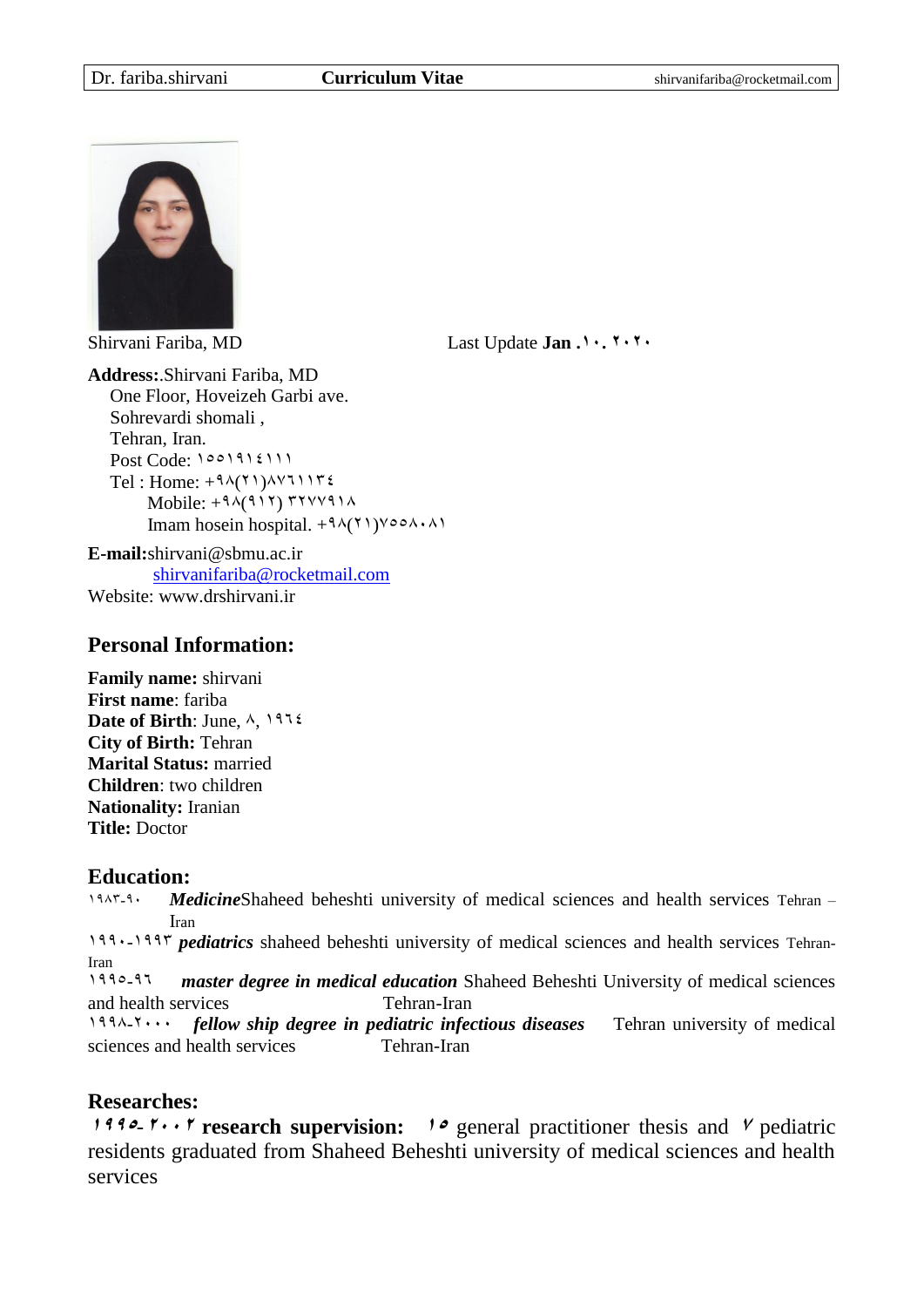**<sup>0997</sup>**-**<sup>99</sup>** *accepted proposal and research completed:* estimation of iron status of tehran infants  $\epsilon$ -**<sup>1</sup>** months and effect of iron supplementation on it,

Ministry of research in Shaheed Beheshti University of medical sciences and health services

**<sup>0994</sup>**-**<sup>91</sup>** *accepted proposal and research completed:* a survey of frequency and causes of perinatal mortality in Tehran / Ministry of medical services and research affairs Tehran-Iran

**<sup>0994</sup>**-**<sup>91</sup>** *accepted proposal and research completed:* estimation of streptococcus group B in vaginal flora of Tehran mothers and its relation to colonization in their neonates / Ministry of medical services and research affairs Tehran-Iran

**1995-97 accepted proposal and research completed:** a survey of effect of the ear mold on decreasing of ear injury in factory workers Ministry of medical services and research affairs Tehran-Iran

**1...**  $\bullet$  *1...* **T** *accepted proposal and research is finished* evaluation of history of cardiovascular diseases in parents of children with Kawasaki disease . Center of infectious diseases control , mofid hospital , shaheed beheshti university of medical sciences and health affairs

 $\mathbf{0} \cdot \mathbf{0} \cdot \mathbf{0}$  *P.*  $\cdot \mathbf{0} \cdot \mathbf{0}$  *are proposal and research is finished* Comparison of renal scars in  $\cdot$  days and five days of Pyelonephritis treated patients. Center of infectious diseases control , mofid hospital , shaheed beheshti university of medical sciencesand health affairs

 $\mathbf{0} \cdot \mathbf{0}$ -1. **1.** *accepted proposal and research is finished* .prevalence of subclinical hepatitis in  $\theta$ - $\theta$  years old children in mofid children hospital. Pediatric Infectious diseases research center, mofid hospital, shaheed Beheshti University of medical sciencesand health affairs

**<sup>0100</sup>**-**<sup>0100</sup>** *accepted proposal and research is finished.* Frequency of microorganisms in febrile neutropenic children with malignancies in mofid children hospital. Pediatric Infectious diseases research center, mofid hospital, shaheed Beheshti University of medical sciences and health affairs

**<sup>0100</sup>**-**<sup>0102</sup>** *accepted proposal and research is finished* Clinical and laboratory and radiologic investigation in children with influenza admitted in Mofid and Imam Hossein Hospital during  $1.9$  pandemia. Pediatric Infectious diseases research center, mofid hospital, shaheed Beheshti University of medical sciencesand health affairs

**<sup>0100</sup>**-now *accepted proposal and research is implementing* investigation of Parvovirus infection in joint fluid and in serum in childrens with arthritis in Mofid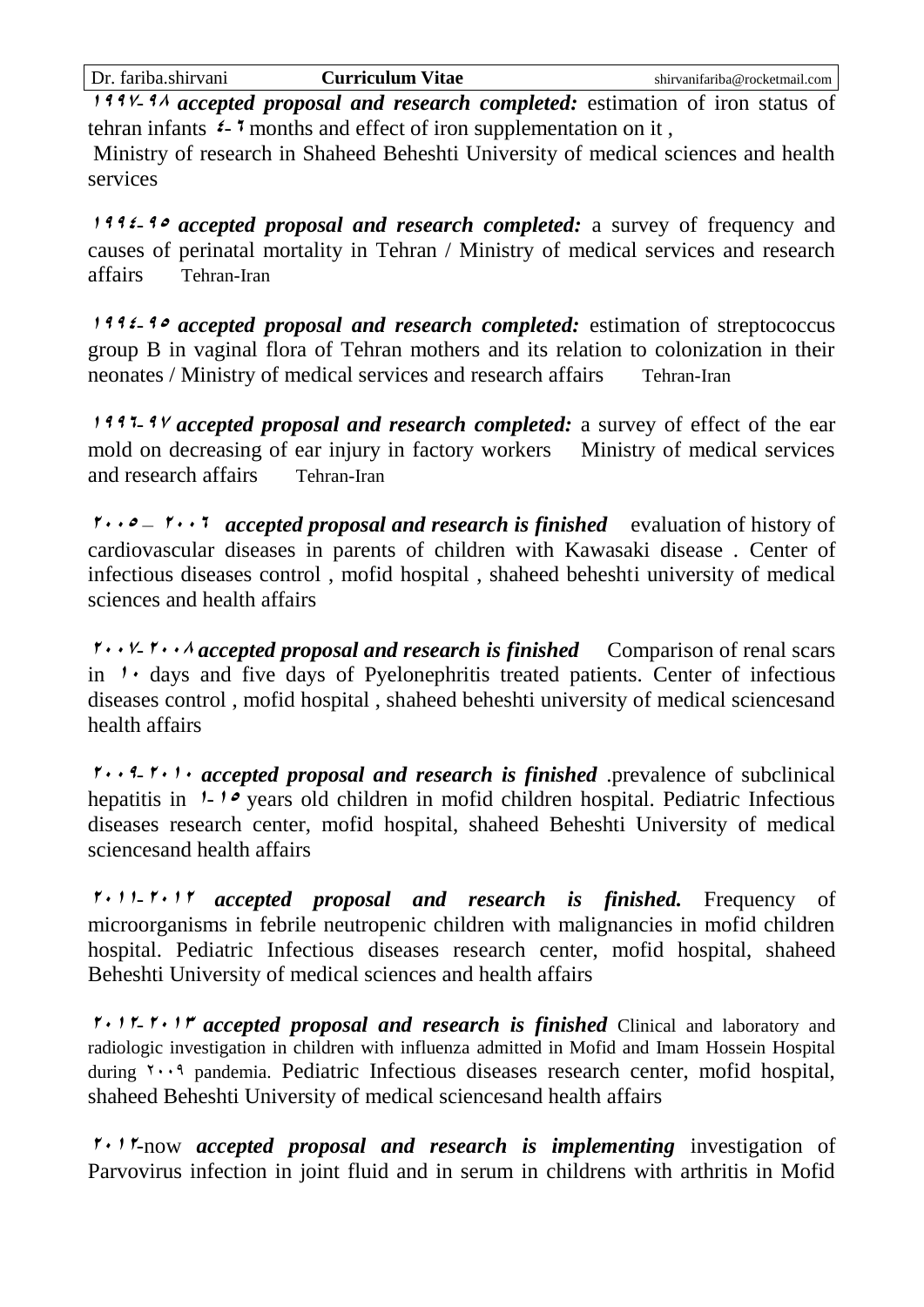and Imam Hossein Hospitals. Pediatric Infectious diseases research center, mofid hospital, shaheed Beheshti University of medical sciences and health affairs

 $1511$ -now accepted proposal and research is implementing. Investigation of peritoneal infection in children with peritoneal dialysis in Mofid Children Hospital<sup>1 r 4</sup>  $\epsilon$ - <sup>4</sup> *Pediatric Infectious diseases research center, mofid hospital, shaheed Beheshti University of medical sciences and health affairs*

1513*-now accepted proposal and research is implementing.*Evaluation of the Parvovirus PCR in IUFD and premature and term neonates and serologic evaluation of their mothers in Imam Hossein hospital **0297**-**99**. *Imam hossein hospital. shaheed Beheshti University of medical sciences and health affairs*

1519 *– now accepted proposal and research is implementing* Investigation of enterococci colonization and their vancomycin resistance in admission and discharge in children admitted at Mofid Children Hospital PICU( $\mathbf{f} \cdot \mathbf{1}$ *A*) *Pediatric Infectious diseases research center, mofid hospital, shaheed Beheshti University of medical sciences and health affairs*

1519 *– now accepted proposal and research is implementing* Investigation of prevalence and resistance to antifungal drugs in candida derived from diaper rash from neonates with a history of one week antibiotic consumption admitted in Mofid and Imam Hossein Hospital. *Pediatric Infectious diseases research center, mofid hospital, shaheed Beheshti University of medical sciences and health affairs*

1519 *– now accepted proposal and research is implementing* Investigation of klebsiella oxytoca in the stool of healthy children in mofid and Imam Hossein Hospital *Pediatric Infectious diseases research center, mofid hospital, shaheed Beheshti University of medical sciences and health affairs*

1519 *– now accepted proposal and research is implementing* Study of colonization MRSA staphylococcus and Pseudomonas and acinetobacter and enterococcus under the nail of health care workers with artificial and long polished nail and short natural nails *Pediatric Infectious diseases research center, mofid hospital, shaheed Beheshti University of medical sciences and health affairs*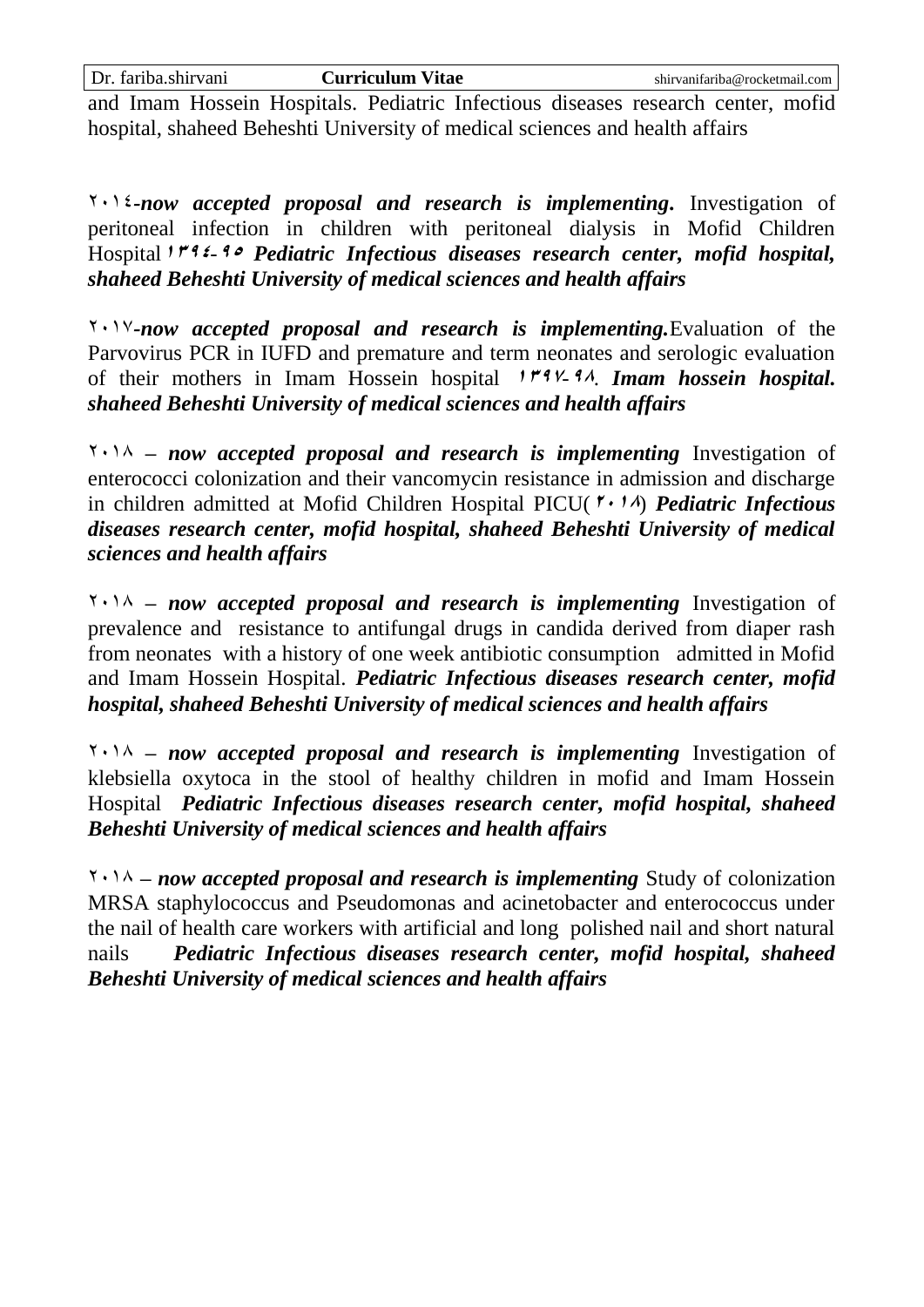| Dr. fariba.shirvani      | Curriculum Vitae | shirvanifariba@rocketmail.com |
|--------------------------|------------------|-------------------------------|
| <b>Training Courses:</b> |                  |                               |

1551 *Two days Workshop on teaching methods in Medical Education*

(Jun) Educational Development Center (EDC), SARY University of Medical Sciences & Health Services at north of Iran *as lecturer* Sary-Mazandaran

1551 *Participation in workshops on lesson plan and effective teaching in higher education and research supervision and powerpoint instruction and small group teaching and lecturing* Educational Development Center (EDC), Shaheed Beheshti University of Medical Sciences & Health Services *as lecturer* Tehran-Iran

1555-1551 **Attending on** *Workshops on Student Assessment and investigation of outbreaks of food borne illness and lesson plan and evidence based medicine and article writing and clinical setting and effective teaching in higher education and using internet and searching articles.* Educational Development Center (EDC), Shaheed Beheshti University of Medical Sciences & Health Services Tehran-Iran

1<sup>2th</sup> March to 1<sup>2th</sup> April 1505. *I* month course on different aspect in diagnosis and treatment of *tuberculosis in children.* National Institute for Research in Tuberculosis No. 1, Mayor Sathyamoorthy Road, Chetpet, Chennai –  $1 \cdots$  1. India.

19<sup>th</sup> Feb <sup>1</sup> · 1<sup>V</sup> to <sup>1</sup> · <sup>th</sup> Apr <sup>1</sup> · 1<sup>V</sup>. Two months course in PICU Mofid Children Hospital. Director: Dr Sara Salarian.Shaheed Beheshti University of Medical Sciences and Health Services.Shaiati St. Seid Khandan Sq.Post Code 10271-10012

# **Personal Skills:**

### **Language:**

- Persian (Native)
- English (Speak, Read and Write)

### **Computer:**

Familiar with Win  $\vee$ , Word  $\vee$ , I', Excel  $\vee$ ,  $\vee$ , Powerpoint  $\vee$ ,  $\vee$ , SPSS  $\vee$ .

#### **Research:**

 Ability of searching articles, sampling, writing proposals and papers and some experiences in analyzing data.

### **Professional Experiences:**

1991 till now *A member of pediatric faculty of Shaheed Beheshti university of medical sciences and health services (present)* at Imam Hosein Hospital (assistant professor in pediatrics) Tehran-Iran

1551 *A Member of reform comittee,* (EDC) educational development center of shaheed beheshti university of medical sciences and health services (present)

Tehran-Iran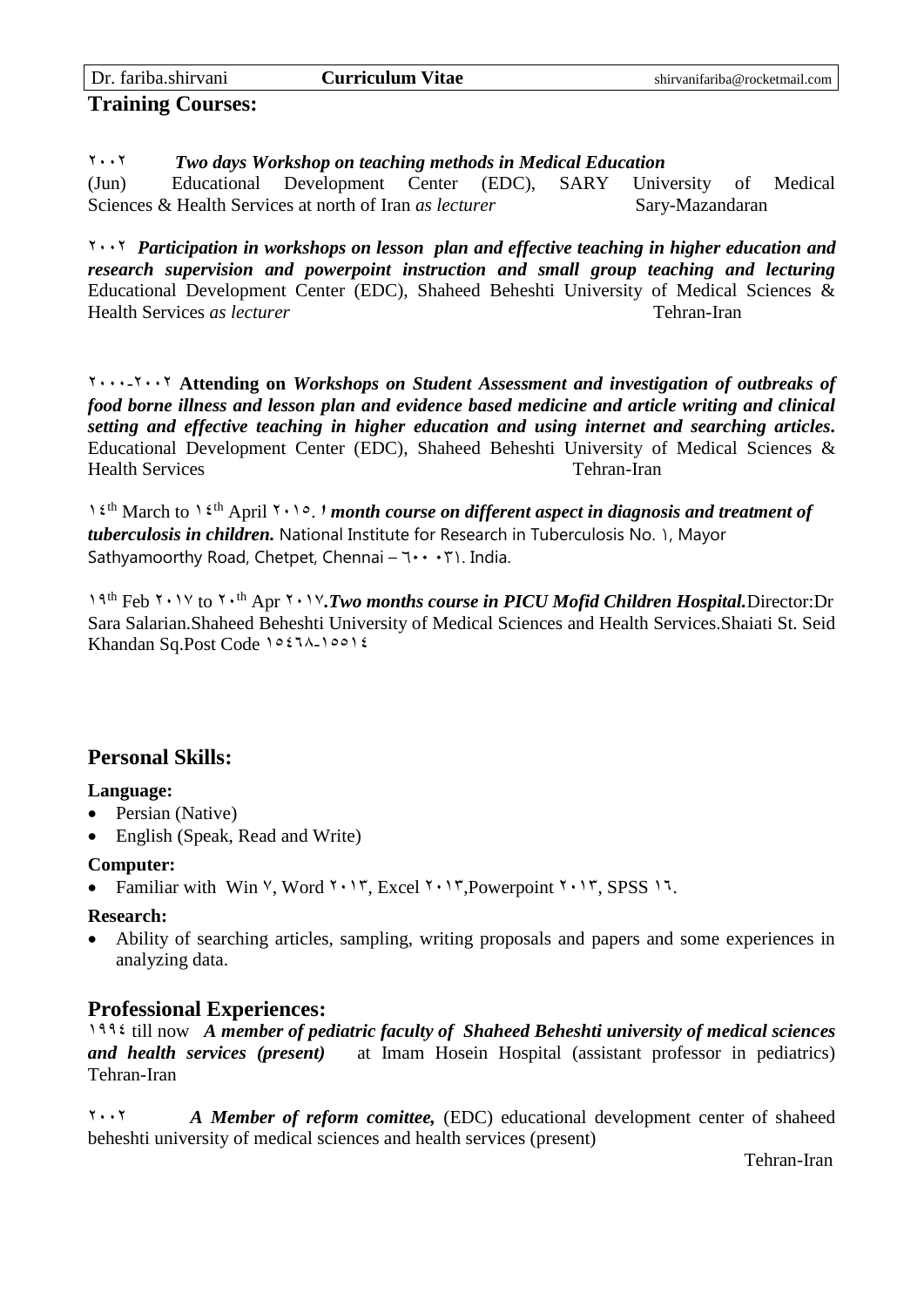1999-1555 *A member of teacher training center (EDC) educational development center* of shaheed beheshti university of medical sciences and health services Tehran-Iran

1551 till now *Responsible of education in pediatric ward* (IMAM HOSSEIN HOSPITAL) shaheed beheshti unhversity of medical sciences and health services TEHRAN- IRAN

1.15 - 1.14 **Responsible of infection control committee**(IMAM HOSSEIN HOSPITAL)<br>shaheed beheshti unhversity of medical sciences and health services **TEHRAN-IRAN** shaheed beheshti unhversity of medical sciences and health services

1555 -1515 responsible of EDO in pediatric group medical university. shahheed beheeshti university of medical sciences and health affairs TEHRAN-IRAN

1555-1559 *member of reform strategic planning society .* medical university. shahheed beheeshti university of medical sciences and health affairs TEHRAN-IRAN

1551 - 1559 *Responsible of elective courses committee* medical university. shahheed beheeshti university of medical sciences and health affairs TEHRAN-IRAN

1555 11-13th *feb. Head of the seminar of hospital infectious disease control ,* Imam Hossein H ospital ,shaheed beheshti university of medical sciences and health affairs TEHRAN-IRAN

V- 9<sup>th</sup> November *Y* · · *V Scientific Secretary of Nosocomial Infection Control Congress* (Imam Khomeini Hall) Shaheed Beheshti University of Medical sciences and health Affairs

19-75th October 1511 *Scientific Secretary of Vaccination in special situation* (Imam Khomeini Hall) *.Pediatric infections research center.*Shaheed Beheshti University of Medical sciences and health Affairs

1559 -1511 : *Responsible of pediatric residents for OSCE examination and PMP questions for post internship examination* Shaheed Beheshti University of Medical sciences and health Affairs

1511- now-*Associate Editor of Archives of Pediatric Infectious Diseases.*Pediatrc Infections Research Centre. Shaheed Beheshti University of Medical sciences and health Affairs

1515- 1513 .*Responsible of national KFP examination in Pediatric Residency Program.*Deputy of Education . Shaheed Beheshti University of Medical sciences and health Affairs

<sup>0</sup>-1<sup>th</sup> October *1* · 11- *Secretary of Nutrition in infectious and Noninfectious diseases in children*. (Gaem Hall .Mofid Children Hospital*.Pediatric infections research center.*Shaheed Beheshti University of Medical sciences and health Affairs

### **Publications:**

*Books:* **Diagnostic approach to abdominal pain in children and its management,** *written by: Iman ghaderi Supervised by fariba shirvani MD, foreword by: gholam reza khatami MD.* shaheed beheshti university of medical sciences and health services  $\cdots$  (9111-715-415-4) Tehran-Iran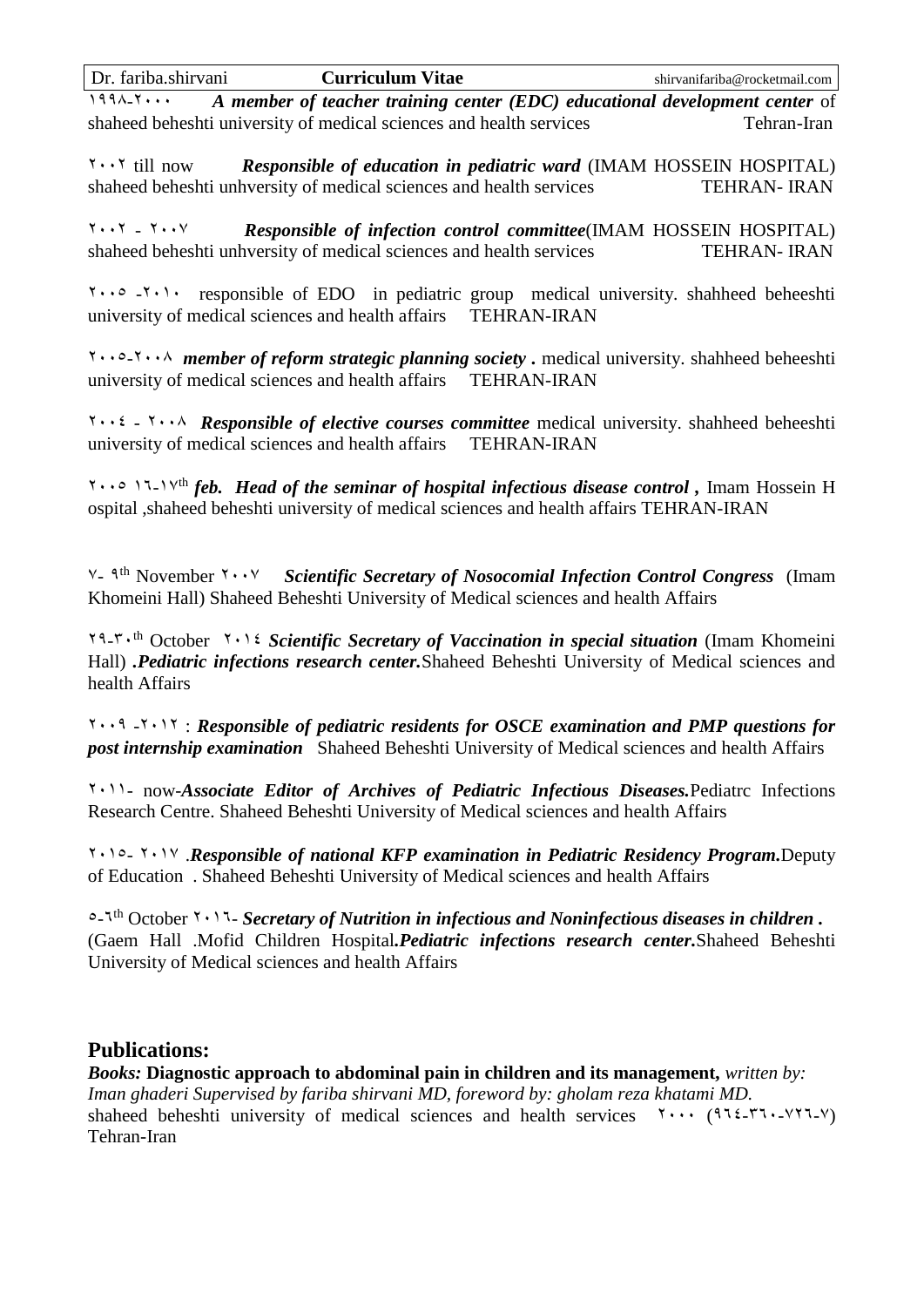1553: *principles of nosocomial infections Control, written by: fariba shirvani MD.*Pediatric Infectious diseases research centre, shaheed Beheshti University of medical sciences and health services Tehran-Iran

1511: *Algorithms of prevalent diseases in childhood and their signs.* Written by: Karimi Abdollah, Fahimzad Alireza, Dalirani Reza, Sayahfar Shirin, Mansour Ganai Roxana, Armin Shahnaz,Rafie tabatabaei Sedigeh, Shirvani Fariba, Shiva Farideh, Sanaei Dashti Anahita, Godarzi Aliahmad.Pediatric Infections Reseach Centre, Pediatritions society of IRAN,Research and development center of Shahid Beheshti University

1515: *A review on tuberculosis in children*. Written by: Anahita Sannai Dashti,Fariba Shirvani. Pediatric Infectious diseases research Centre , ShahId Beheshti university of medical sciences and health services Tehran-Iran

### *Articles:*

### *IN PERSIAN:*

Shirvani.F MD , Momenzadeh A.MD , Aslani M. PhD , Shahtokhi N. PhD , Torabi J MD , Khalghi R MD , estimation of streptococcus group B in vaginal flora of Tehran mothers and its relation to colonization in their neonates , Pajohandeh , winter **<sup>0997</sup>**;**0**(**7**): **000**-**<sup>007</sup>**

Shirvani.F MD , Khosroshahi N MD, A survey of frequency and causes of perinatal mortality in Tehran 1990, journal of medical colledge, Tehran university of M. S. A. H. S., 1994; $\circ$ 7(1): 79- $V\epsilon$ 

Shirvani.F , Nikfar R , relationship between maternal and neonatal iron status in Tehran women . Pajohandeh  $, \mathbf{v} \cdot \mathbf{v} \cdot (\mathbf{v} \cdot \mathbf{v})$ ; 1:40-9

Shirvani F. Sharifi M. neonatal conjunctivitis organisms in Boali Hospital  $(17\vee\wedge)$ . Infectious and tropical journal.  $Y \cdot Y(Y \wedge Y; Z(Y \circ Y) - Y \vee Z)$ 

Shirvani F MD, Sardari M MD , Rashed marandy F MD , Shafagi B MD , Soltanzadeh MH MD , Garoni M . case report : intestinal anthrax in a  $\frac{1}{2}$  year old boy, journal of the faculty of medicine. shaheed beheshti university of medical sciences and health affairs ,  $Y \cdot Y$ ;  $Y \vee (Y)$ -117-1

Mamishi S. Shirvani F, LUNG abscess in  $\mathbf{r}$  vears in chidren admitted in pediatric markaz tebi from  $170y - 17xy$ . Infectious and tropical journal.  $5.51(174)$ ;  $7(19) - 17.51$ 

Shirvani.F , Elahi S, Tabatabai S.M.T The correlation between dehydration and urine specific gravity in children with gastroenteritis. Pajohandeh, M & A  $\gamma$ ,  $\gamma$ ,  $(\gamma \gamma)$ : $\gamma$ -11

#### *IN ENGLISH:*

Shirvani F , Radfar M, Hashemieh M, Soltanzadeh M.H., Khaledi H,Alavamogadam M., Effect of timing of Umbilical cord clamp on newborn's Iron status and its relation to delivery Type .Archives of Iranian Medicine . sep $\mathbf{Y} \cdot \mathbf{Y}$ ;  $\mathbf{Y}(\circ): \mathbf{Y} \cdot \mathbf{S}$ 

Soltanzadeh MH,Shirvani F,Rajavi Z,Behzadifar A ,Arbabi AH,Badami N,Khodami M,Ashrafi f.The prevalence and Etiology of Ophthalmia Neonaturum among Hospital born babies in Tehran-Iran .Iranian journal of pediatric society.  $\mathbf{Y} \cdot \mathbf{S} \cdot \mathbf{S}$  ( $\mathbf{Y}$ ):  $\mathbf{S} \cdot \mathbf{S}$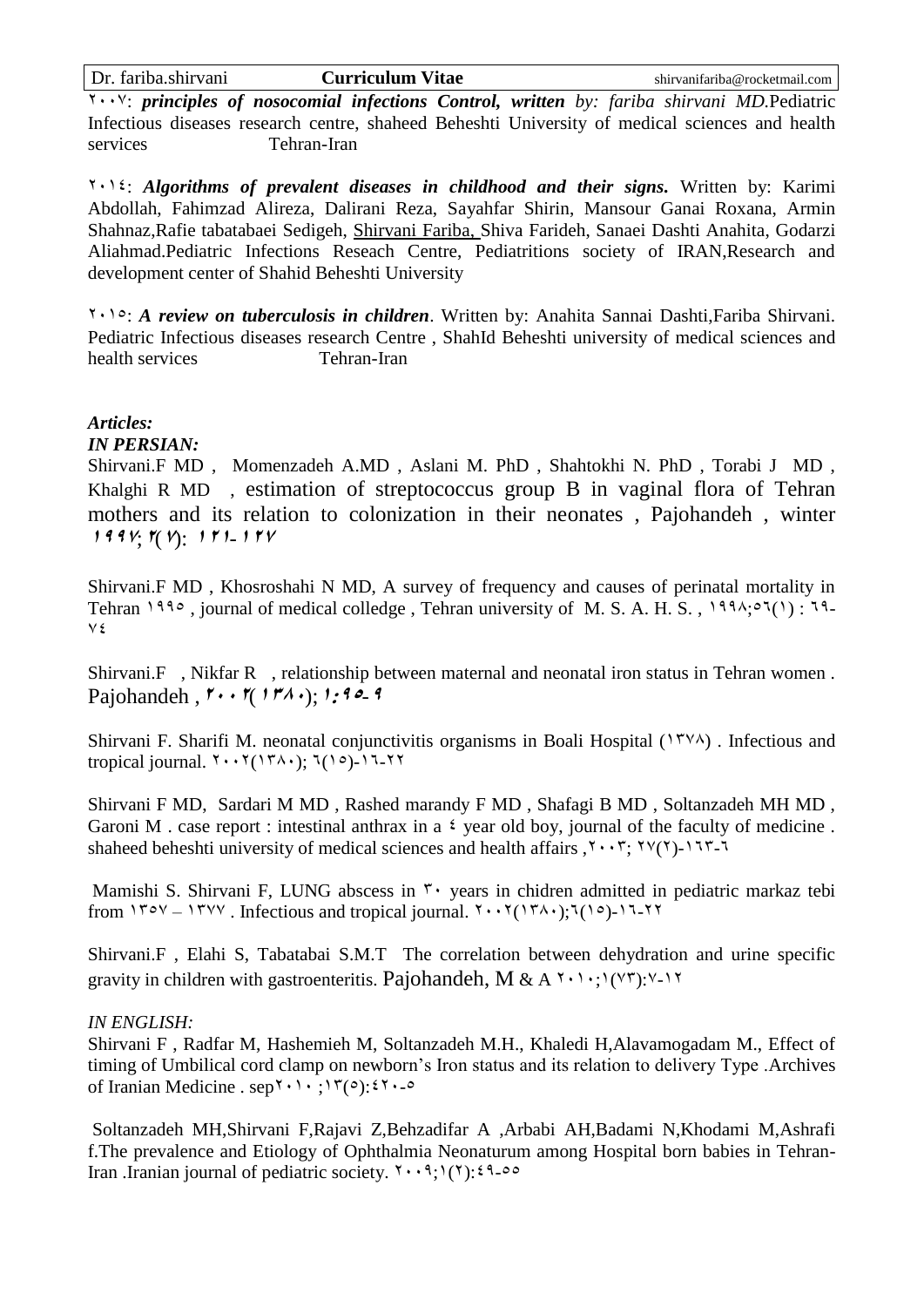Khoddami M., Shirvani F., Esmaeili J, Beladimogaddam N, Two rare presentations of fatal Anthrax: Meningeal and intestinal. Archives of Iranian Medicine . sep<sup>{\t}</sup>\;<sup>1}</sup>( $\circ$ ):<sup>2}</sup>...

Shirvani F., Taslimi N., Karimi A., Rahbar M. Study of subclinical Hepatitis A infection inambulatory patients, with nonspecific abdominal complaints in Mofid hospital of Tehran Iran.HealthMED*.Journal of Society for development in new net environment in*   $B\&H$ .<sup>1</sup> $\cdot$ 17;<sup>1</sup>(1 $\cdot$ ): $\tau$ r $\cdot$ 1-Y

Shirvani F.,Sharifian M.,Mohkam M.The Value of Renal Scintigraphy with DMSA for assessing Vesicourethral Reflux in children with suspected Urinary Tract Infection*. Arch Pediatr Infect*   $Dis.7 \cdot 17$ ;  $(1)$ :  $7 \vee -7 \cdot$ 

Shirvani F., Sanaei A., Karimi A., A<sup>V</sup> years old girl with maculopapular and erythematous Rash, Fever and Hypocomplementemia.*Compr Ped.*<sup>2</sup>  $\cdot$  <sup>1</sup> $\cdot$ <sup>7</sup> $\cdot$ <sup>0</sup>):<sup>2</sup>  $\cdot$ <sup>7</sup>

Shirvani F,.Tabatabaee P,.Shiari R,.Shiwa F,.Soltanzadeh MH.Serologic Response to Measles Reactivation in a small Population after a mass Revaccination Program. *Compr Ped.*<sup>2</sup> (1):<sup>V</sup>-11

Maham S, Shirvani F, Hadipour Jahromi M, Fatemeh F, Razavi S S, Nikfarjam A, Rahbar M, Comparison of BACTEC 911. and Conventional Blood Culture Systems for Isolation of Microorganisms from Blood and Other Sterile Body Fluids. JOURNAL OF PURE AND APPLIED MICROBIOLOGY, December  $\mathbf{1} \cdot \mathbf{1}$ . Vol.  $\mathbf{1}(2)$ , p.  $\mathbf{1} \cdot \mathbf{1} \cdot \mathbf{1} \cdot \mathbf{1}$ 

Shirvani F, Chavoshzadeh Z,Arjmand R,Karimi A.Four month old boy with fever,hepatosplenomegaly and diffuse pulmonary infiltrations.Archive of Clinical infectious Diseases,  $Y \cdot Y$ ; $Y(Y)$ : $YY - 2$ 

Shirvani.F , Shahrochi N, Radfar M, Lakestani D. Research Article Estimation of Group B Streptococcus Colonization in High-Risk Neonates by PCR and Standard Culture Arch Pediatr Infect Dis.  $1 \cdot 16$  April;  $1(1)$ : e<sup>144</sup> $0$ . DOI:  $1 \cdot 100$   $11 \cdot 100$   $11$ 19.

Zamani M. , Modares-sadegi M. , Shirvani F , Zamani H. , Emami M.H. The involvement of the HLA-DQB<sup>1</sup> alleles in the risk and the severity of Iranian coeliac disease patients. International Journal of Immunogenetics, 1511, 11, 711–713 doi: 1581111/iji.11119

Zamani M., Karami F., Shirvani F., Kia-Lashaki Laleh., Shahbazkhani B., The Role of CD<sup>12</sup> and  $CTLA$ <sup>2</sup> Gene Polymorphisms in Risk of Celiac Disease among Patients of Iranian Ethnicity Cell Journal(Yakhteh), Summer 1112;17(1): 111-114 PMID: 11071414

Shirvani F ; Rajabnejad M , Pyrazinamide in Treatment of Infection With Bacillus Calmette– Guérin; Does It Work? Arch Pediatr Infect Dis.  $\zeta \cdot 10^{\circ}$  April;  $\zeta(\zeta)$ : e<sup>t T T</sup><sup>11</sup>. DOI: 1.,  $0 \wedge 17$ /pedinfect. 17711

Shirvani, F, Karimi A Rajabnejad, M, BCG Vaccination as a Prevention Strategy, Threats and Benefits. Arch Pediatr Infect Dis.  $1 \cdot 12$  April;  $2(1) \cdot 12 \cdot 16 \cdot 16 \cdot 16 \cdot 1601$ 

Fariba Shirvani, , Sasan Saket, Abdolah Karimi, Saeed Mojtahedzadeh, Reza Shiari, Kimia Seifi, and Somaye Shamsy . The Relationship Between Severity of Kawasaki Disease and History of Ischemic Heart Disease in the Parents. Arch Pediatr Infect Dis. :e<sup>YV927</sup>. doi: 1.,  $0$ 117/pedinfect.<sup>1</sup>Y927.

Arjmand R, Gholami M, Shirvani F, Safari O, Gharavi MJ, Sadri H, et al. Study of Serologic Response Rate to Pertussis after Administration of the Third Dose of Pentavalent Vaccine in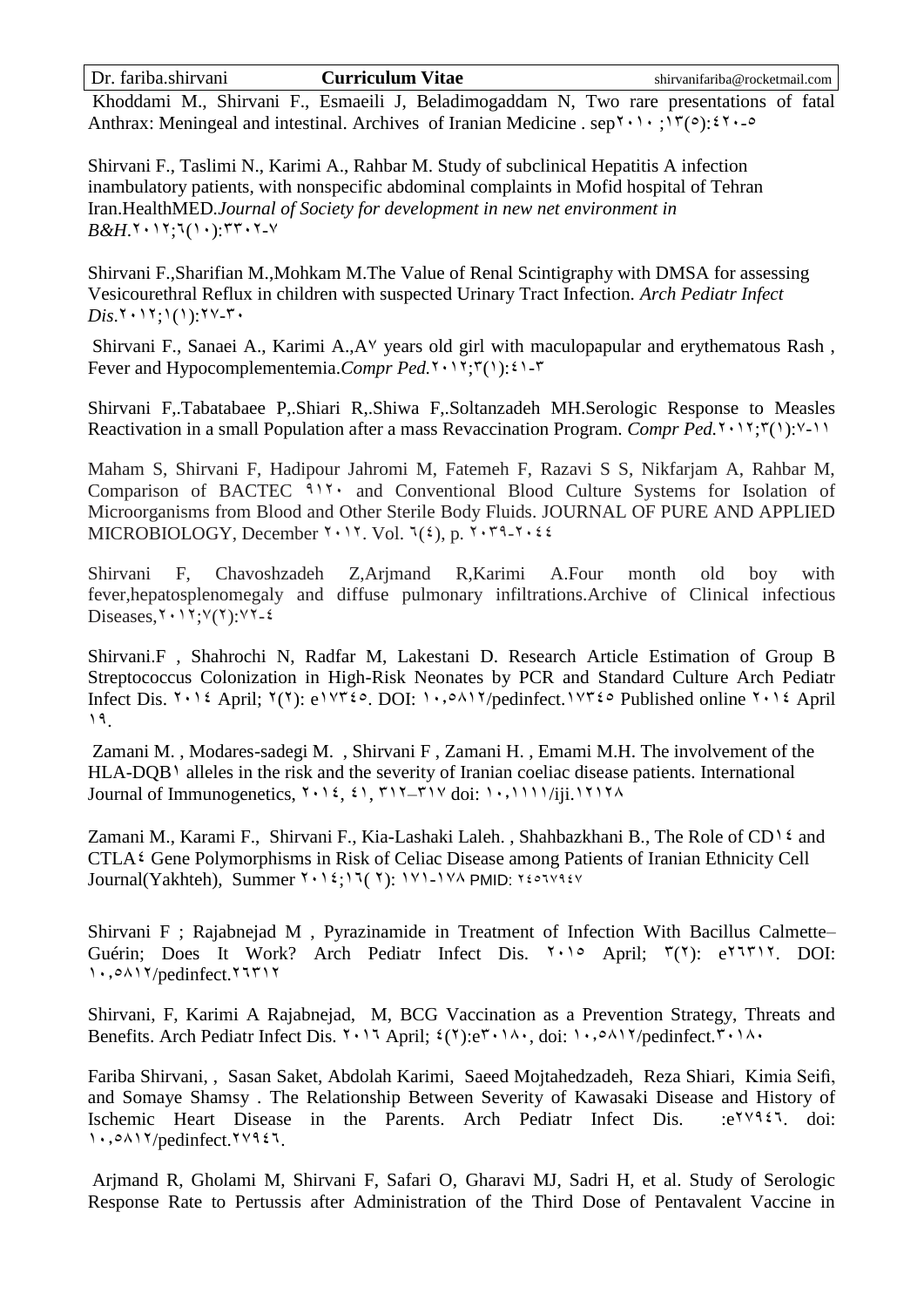Children 11 Months Old in Karaj City, Iran. Int J Pediatr 1514; 1(1): V.IT-T1. DOI: 1., YY. **TA/ijp. Y** . 1V, Y T. . . , YY1V

. Shirvani F, Sannai Dashti A, Seifi K. Staphylococcus and Linezolid Resistance in Iran, Arch Pediatr Infect Dis.  $Y \cdot 1 \wedge$ ;  $Y(1)$ :e11177, doi: 1,  $\circ \wedge 1 Y$ /pedinfect.11177

Arjmand R, Gholami M, Shirvani F, Safari O , Qorbani M, et al. Study of Serologic Response Rate to Haemophilus influenzae Type B After Administration of the Third Dose of Pentavalent Vaccine in Children Aged 11 Months in Karaj City in  $1.17$ , Arch Clin Infect Dis.  $1.14$ ;  $1.7(0)$ :e<sup>0</sup>1722. doi:  $1.9417/archcid.99722.$ 

Arjmand R, Golami M, Shirvani F, Pourrostami K , Safari O, et al. Hepatitis B Seroconversion Rate After Primary Immunization Series with Newly Introduced Pentavalent Vaccine: A Report of Local Study in Alborz Province, Iran, 1511, Arch Pediatr Infect Dis. 1519 ; 3(1):e97515. doi: 1.,  $0 \wedge 17$ /pedinfect. Arolo.

Shirvani F, Arjmand R, Golami M, Najafi Tavana E , Saee Rad S, et al. Oropharyngeal Colonization of Haemophilus influenzae Type b and Serologic Response After Administration of Third Dose of Pentavalent Vaccine to 11-Month-Old Children in Karaj, Iran,  $1,1,3$ . Arch Pediatr Infect Dis. Online ahead of Print ;  $\forall$ (1):e $\land$ 117 $\forall$ . doi: 1,.. $\land$ 11/pedinfect. $\land$ 117 $\forall$ .

# *Internal congress presentations:* **Oral presentation:**

Shirvani F MD , Kalantar motamedi M MD , Soltanzadeh MH MD , Sheikholeslami H MD , Radfar M MD, case report , hydatid cyst with unusual presentation ,*the first international congress on pulmonary diseases, intensive care and tuberculosis,*  $Y - QDECY \cdot Y$ 

Shirvani F, MD ,Riahi M , Gazi mogadam MD , Fromand A . Analysis of germs causing UTI and their antibiogram in children admitted in imam hossein hospital  $\gamma \cdot \gamma$ - $\circ$ ,*annual congress of Iranian* society of pediatrics and  $Y^{\dagger h}$  memorial congress of prof. garib  $\Lambda$  is  $\Lambda$  may  $\Lambda \cdot \cdot \cdot$ 

Shirvani F MD , Immunology and etiology of Kawasaki disease , *first annual congress of Iranian pediatric infectious diseases, Iranian pediatric infectious diseases society*  $YY - YZ$  nov  $Y \cdot \cdot \cdot$ 

Shirvani F MD, Epiglotitis , a real emergency , *Iranian congress of pediatric emergency , shaheed beheshti university of medical sciences and health affairs*,  $1.11$  feb  $1.11$ 

Shirvani F MD .Nicu care in prevention of nosocomial infections .*seminar of nosocomial infections .research center of infectious diseases* . 19th khordad 1795

Shirvani F MD.effeciveness of antibiotic prophylaxis in prevention of renal scar in patients with vesicourethral reflux.*Urinary tract infections seminar (bahman*  $1^{r_A}$ ) Pediatric Infectious diseases  $centre$ . Feb  $Y \cdot Y$ 

Shirvani F MD .Falah F MD,Eslami G MD,*Tuberculosis and brucellosis CNS infection and management of their emergency cases and their clinical and laboratory differe*ntiation .7-3 FEB  $Y \cdot \cdot Y$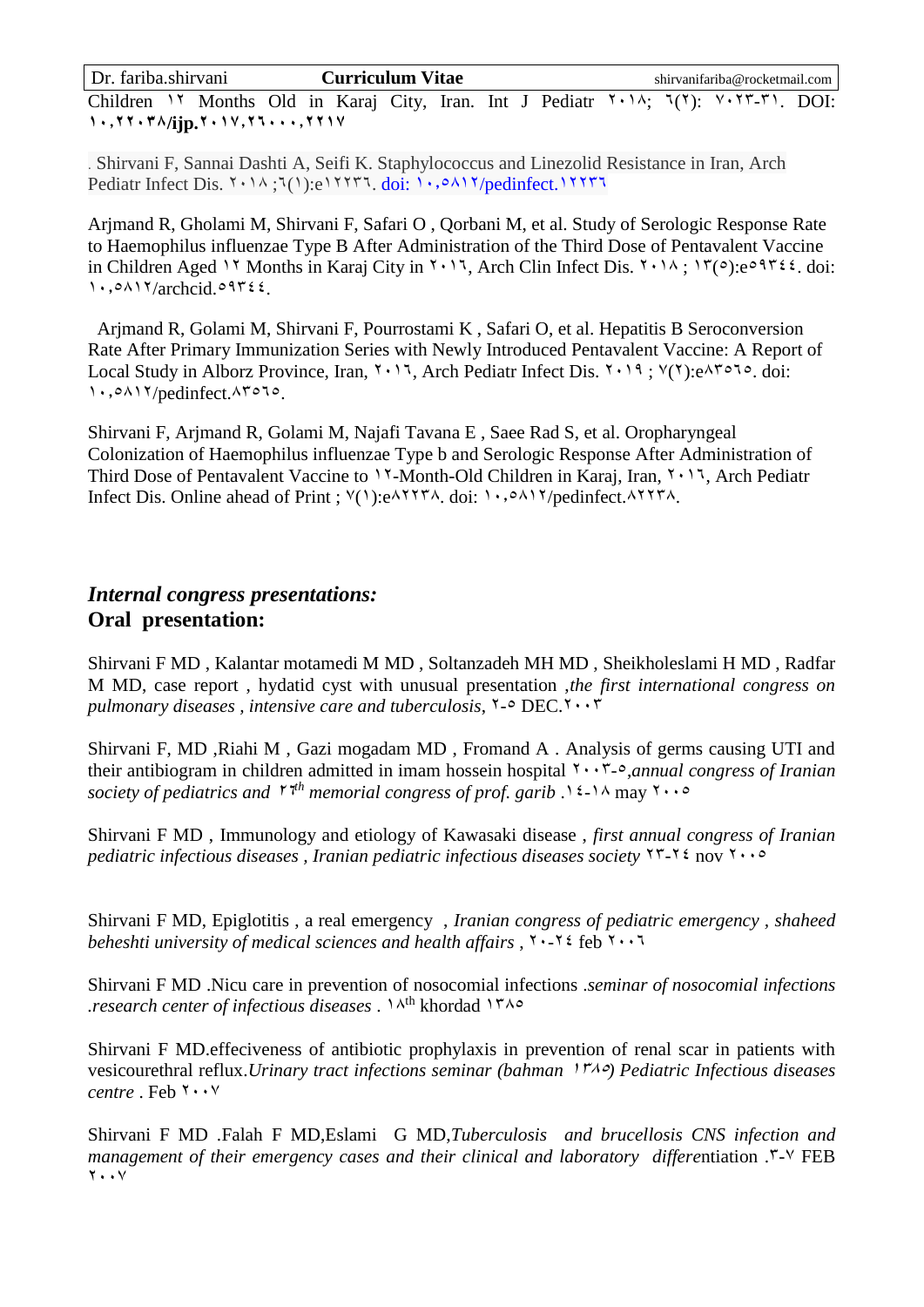Shirvani F MD , Intoxication with methylen blue , a case presentation .*annual congress of Iranian*  society of pediatrics and <sup>YAth</sup> memorial congress ofProf. mohammad garib 19-Y<sup>T</sup> may<sup>Y</sup>  $\cdots$ <sup>V</sup>

Shirvani F MD , Hand washing the procedure and its importance *Nosocomial Infection Control Congress (Imam Khomeini Hall) Shaheed Beheshti University of Medical sciences and health*  Affairs, <sup>V</sup>- <sup>9th</sup> November <sup>۲</sup> · · <sup>v</sup>

Shirvani F MD , Infectious causes of febrile convulsion ,*Seminar of febrile seizure ,(*15*-*<sup>11</sup> *Bahman*  1*TA*7)*Pediatric Infectious diseases research center* ,Feb  $\cdots$ 

Shirvani F MD, study on children mortality rate admitted in the PICU of MILAD hospital.(1742) .*annual congress of Iranian society of pediatrics and* <sup>19</sup> *th memorial congress of Prof. mohammad garib*  $19-17$  April $1 \cdot \cdot \cdot$ 

Shirvani F MD , KAP study on antibiotic administration among physicians (Tehran 1731) .*Third annual congress of Iranian society of pediatric infectious diseases* ,17-11 April 1559

Shirvani F,Kheirkhah T,Report of vaccination adverse effect at shaheed beheshti university districts(Tehran 1<sup>933</sup>),*Fourth Annual Congress of Iranian Pediatric Infectious Diseases Society*,  $\circ$  Dec  $\cdot \cdot \cdot \wedge$ 

Shirvani F,Kalantar Motamedi M,Zeinolabedini D ,Hand Washing practice in IMAM HOSSEIN Hospital (Tehran 1<sup>r</sup> $\lambda$ <sup>2</sup>),*Fourth Annual Congress of common diseases and emergencies in* Pediatrics ,  $\forall$  Feb- $\forall$  Mar  $\forall \cdot \cdot \forall$ 

Shirvani F. prevention and needle stick exposure management .*Annual Congress of Iranian Society*  of Pediatric and  $\ddot{r} \cdot$ <sup>th</sup> Memorial Congress of Prof. Mohammad Garib and First Memorial Congress of Prof. Ahmad Siadati. 11-1 May 1.19

Shirvani F,Azithromycin A special antibiotic ,*Fifth Annual Congress of Iranian Pediatric Infectious Diseases Society*,  $11 - 11$  nov  $1 \cdot 1$ 

Shirvani F, Transient synovitis in children, *Arthritis in children .PIRC, Shaheed beheshti university*  of medical sciences<sup>, ۲۷</sup>-۲۸ Jan ۲۰۱۰

Shirvani F,Post surgical gram negative abdominal infection, *Post Surgical Infections In children. .PIRC, Shaheed beheshti university of medical sciences,*  $2 - 5$  Feb  $1 + 5$ 

Shirvani F,Sannai A .Infectious encephalopathy in children. 5*th congress of common pediatric diseases and emergencies., Shaheed beheshti university of medical sciences,*  $19-17$  Feb  $1.1.$ 

Shirvani F,karimi abdnollah, ,Taslimi Naimeh. . prevalence of subclinical hepatitis in **0**-**<sup>01</sup>** years old children in mofid children hospital. . 1*th congress of common pediatric diseases*  and emergencies., Shaheed beheshti university of medical sciences,  $YY - YZ$  Dec  $Y \cdot YZ$ 

Shirvani F,ESR and CRP discrepancy in children admitted of in Imam Hossein Hospital Pediatric Ward ,*sixth Annual Congress of Iranian Pediatric Infectious Diseases Society* ,13-19 Nov 1515

Shirvani F.,Sanai A., *otitis media management in children* Sminare of otitis, rhinitis and sinusitis in children, *pediatric infectious diseases research centre ,*11-13 jan 1511-57-11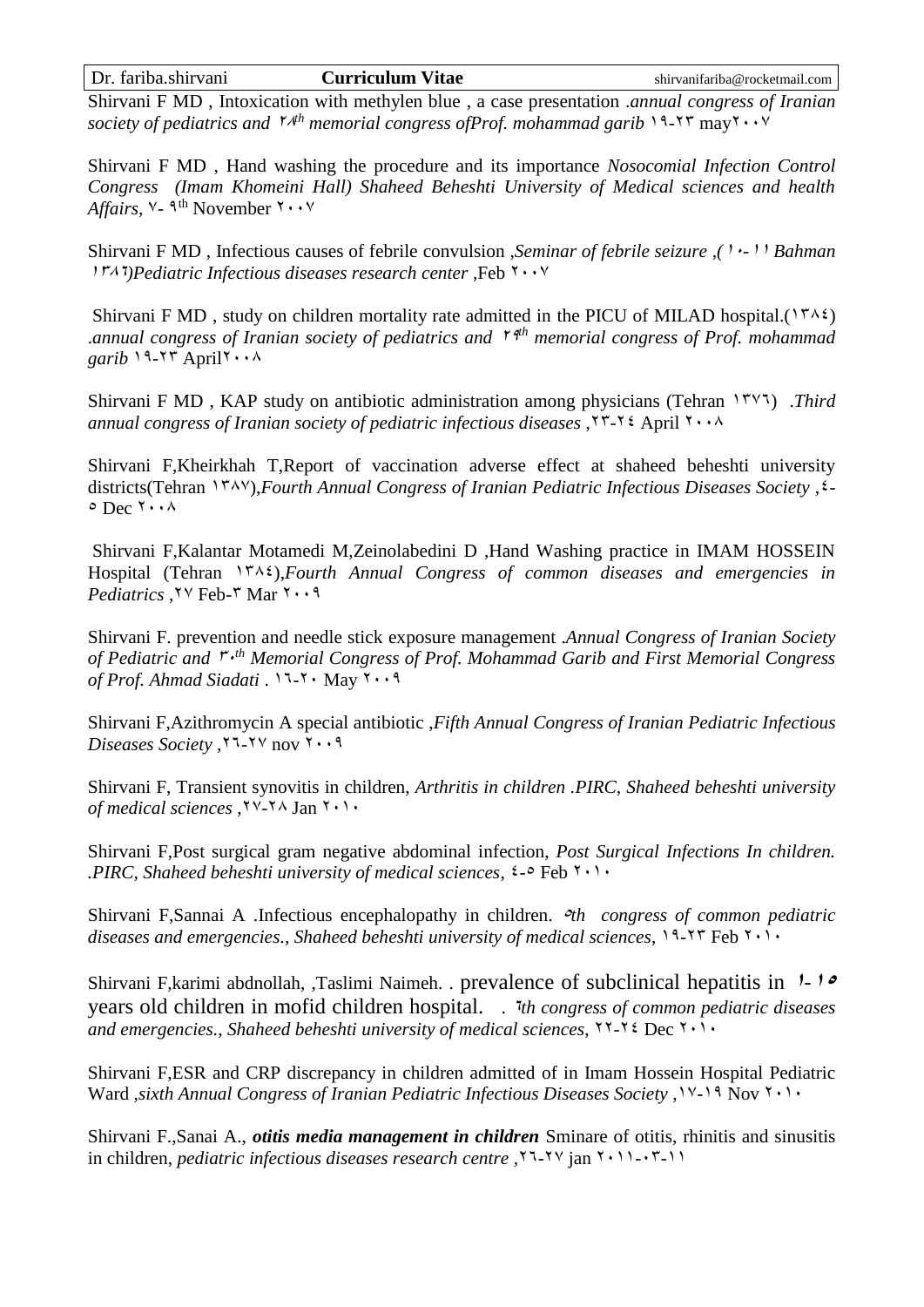Shirvani F.,Sanai A., *hepatitis E,D,G* Sminare of hepatitis in children, *pediatric infectious diseases research centre*, 11-14 feb 1.11

Shirvani F.,Sanai A., *E.coli Extended Spectrum Betalactamase* Seventh Annual Congress of Iranian Pediatric Infectious Diseases Society and Third Memorial of Professor Ahmad Siadati,*Microbial Resistance and Rational use of Antibiotics pediatric Iranian Society of Pediatric Infectious Diseases Society* , 77-10 Nov 1611

Shirvani F.,*Frequency of bacterial and fungal Microorganisms in patients with fever and neutropenia and malignancies in Mofid Children Hospital* Congress of emergencies and common diseases in children, *Shaheed Beheshti University of Medical Sciences and Health Services ,*13-75  $Dec 7 \cdot 11$ 

Shirvani F.,*Foreign boby in respiratory tract,lower respiratory tract infections, seventh Annual Congress of Iranian Pediatric Infectious Diseases Society,*<sup>11</sup>-19 Apr  $1.11$ 

Shirvani F.*Helicobacter pylori and antimicrobial resistance.Resistance to antimicrobial agents.Pediatric Infections Research Centre ; 12-10 May 1.11* 

Shirvani F, *Treatment protocol of Extended Spectrum Betalactamase.* **Eight Annual Congress of Iranian Pediatric Infectious Diseases Society and Fifth Memorial of Professor Ahmad Siadati,***Microbial Resistance and Rational use of Antibiotics pediatric Iranian Society of Pediatric Infectious Diseases Society*, <sup> $\frac{1}{2}$ </sup> Nov  $\frac{1}{2}$ 

Shirvani F.,Armin Sh,Gannai R.M.,Fahimzad S.A.,Raffii Tabatabai S,Karimi A,Pannel of intraabdominal infections *.* **Congress of Pediatrics common diseases and emergencies** , *Shaheed Beheshti University of Medical Sciences and Health Services, 11-11 Dec 1111* 

Shirvani F. estimation of Group B streptococcus colonization in high risk neonates with two methods .PCR and culture V<sup>th</sup> International Iranian Congress Of Clinical Microbiology \ <sup>q</sup> th-**100th oct 1.17Shiraz University** 

Shirvani F. Cholera in children. The *Ind* Iranian Congress Of Medical Microbiology. 11-19 sep 1517- The Iranian Committee of Bacteriology

Shirvani F,Ntegian A,Hashemian H,Sedigi I,Alami MH,Sharifi M , Pannel of Nosocomial infection.Committee of Pediatric Infectious Diseases.**Ninth Annual Congress of Iranian Pediatric Infectious Diseases Society and Fifth Memorial of Professor Ahmad Siadati.**  $4 - 1$  **Dec**  $1 + 17$ 

Shirvani F,Pourmoshtag H,Rafii Tabatabai SR,Fahimzad A,Mansor Ganai R,Antibiotic resistance and prevalent infectious diseases in children,Pannel.**Annual Congress of Iranian Society of Pediatrics,<sup>** $\mathbf{v} \cdot \mathbf{h}$  **memorial congress of Professor Mohammad Garib**  $\mathbf{v} \cdot \mathbf{A}$ pril- $\mathbf{v}$ May  $\mathbf{v} \cdot \mathbf{h}$ </sup>

Shirvani F,Khanbabai GT,Alai MR,Mansori M,Dara N.Shock and its ways of treatments Pannel.**Shock Seminar, Pediatric Infections Research Center**, 11-11 May 1611

Shirvani F,Alborzi A,Sanai A,Abdinia B,Talebitaher T,**Infection in renal transplantation 0 st Seminar.Pannel.**Nephrology and Infectious center in IRAN university.<sup>12-17</sup> JUNE  $1 \cdot 12$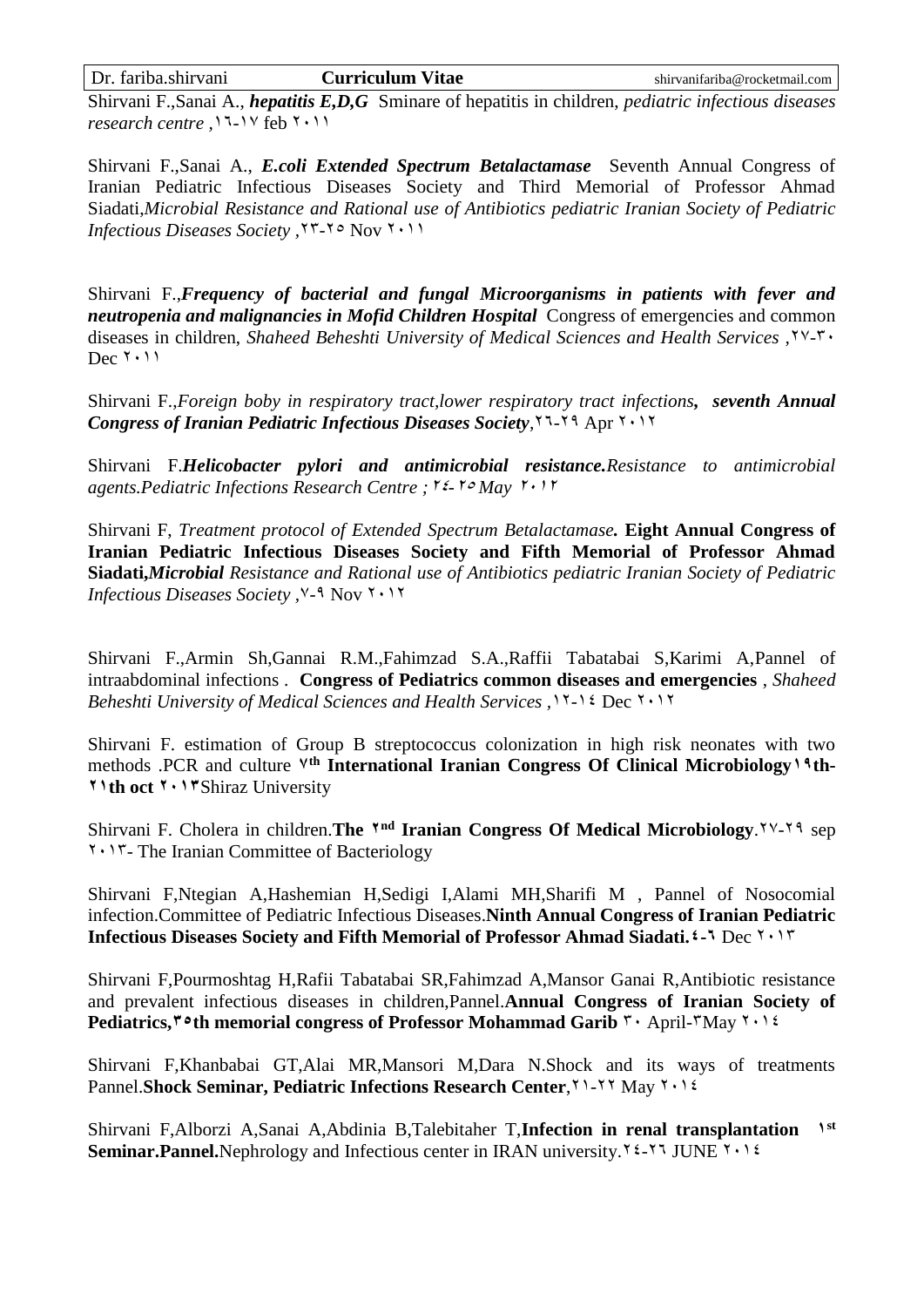Shirvani F,Sayahfar Sh,Fallah F,Fahimzad SA.,Microbial resistance and their treatment.<sup>^th</sup> **International Congress of Clinical Microbiology .Pannel** .Tabriz university of Medical Sciences.  $\mathbf{r} \cdot \mathbf{Sep}$  to  $\mathbf{7Oct}$   $\mathbf{7.12}$ 

Shirvani F,Karimi A,Fahimzad SA,Rafii Tabatabai S,Mansoor Gannai R,Pormoshtag A,Infection in Immunodeficient children . Pannel . **Tenth Annual Congress of Iranian Pediatric Infectious Diseases Society and Sixth Memorial of Professor Ahmad Siadati**.Scientific Institute of pediatric infectious diseases Physicians,<sup>19th</sup> to  $11th$  Nov $11$ <sup>t</sup>

Shirvani F,Mesdaginai F,Fahimzad SA,Amanati A,Hashemipour M,Oportunistic infections in immunodeficient patients. Pannel.**International Congress of Laboratory and Clinic(Infectious**  diseases) and <sup>1</sup>th Conference of Clinical Virology.Tehran/IRAN,<sup>11-11</sup> Feb  $1.15$ 

Shirvani F,Sayahfar Sh,Fahimzad SA,Rafii Tabatabai S,Mansoor Gannai R,Pormoshtag H.Periodic Fever.Pannel **Annual Congress of Iranian Society of Pediatrics,26th memorial congress of**  Professor Mohammad Garid .Tehran/IRAN . 11-10 April 1516

Shirvani F,Armin Sh,Fahimzad SA,Jafari SM,Mansoor Gannai R,Pormoshtag H.Pannel .M TB complex and children a)TB CXR findings in children b) BCG lympadenitis .**7 th International congress on pulmonary disease ,Intensive care and tuberculosis.Tehran/IRAN . 11-10 OCT** 1.10

Shirvani F,Armin Sh,Fahimzad SA,Jafari SM,Mansoor Gannai R,Pannel.Congenital TORCH infection.<sup>9</sup><sup>th</sup> international congress of clinical microbiology,Shiraz/IRAN.1<sup>۳</sup>-10 oct <sup>1</sup> · 10

Shirvani F,Armin Sh,Fahimzad SA,Mansoor Gannai R,Pormoshtag H. Pannel.**A report of**  researches done in PIRC in previous  $\circ$  years . Congress of Pediatrics Common diseases and **Emergencies** Tehran/IRAN .  $11 - 17$  Nov  $110$ 

Shirvani F,Armin Sh,Fahimzad SA,Mansoor Gannai R,Sayahfar Sh. Pannel.Vaccination new concept and challenges.**International congress on new advances in pediatric and neonatal**  diseases.Tabriz/IRAN.YJ-YV Nov Yolo

Shirvani Fariba, Management of meningeal signs in children , Management of brucellosis , pertussis and salmonellosis in children, **First congress of family physicians**. Tehran/IRAN.<sup>9</sup> Jan  $Y \cdot Y$ 

Shirvani Fariba,Clinical aspects of acute bacterial meningitis.**07th international and Iranian congress of microbiology**  $\forall$   $\forall$ - $\forall$ <sup>oth</sup> Aug  $\forall$   $\cdot$   $\land$   $\forall$ 

Shirvani Fariba,Hoffner S,Esmaeel nasab N, Ramazanzadeh R,Beh-afarid S,Hasani S.PANNEL 1.1<sup>th</sup> international congress of Clinical microbiology<sup>{Y\-Y{th}</sup> Sep <sup>Y+1}</sup>

Shirvani Fariba,Breast milk nutritional and micronutrients .**the relationship between infectious and noninfectious diseases and nutrition in children.**Pediatric Infections Research center. Shaheed Beheshti University of medical sciences and health services.  $0 - 1$ <sup>th</sup> Oct  $111$ 

Shirvani F., Hoffner S., Esmaeelnasab N., Ramazanzadeh R.,Behafarid S.,Hasani S.Pannel.Tuberculosis XDR,MDR new challenges in diagnosis and treatment .**01th international Congress of Clinical Microbiology** Sanandaj, IRAN, YV-Y9 Sep You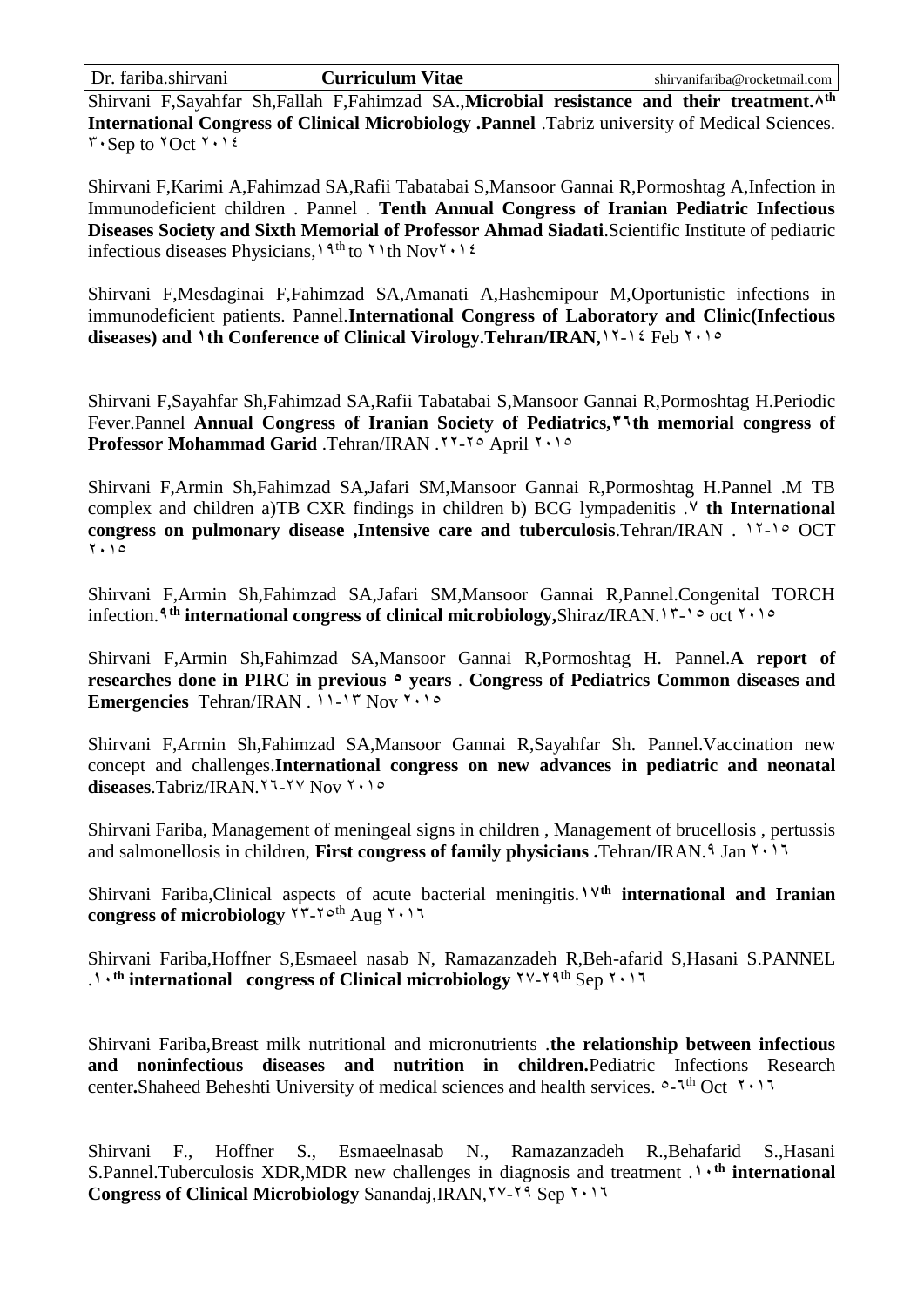|  | Dr. fariba.shirvani |  |
|--|---------------------|--|
|  |                     |  |

Tbarsi P.,Bolorsaz M.,Farnial P,Soboti B,Shirvani F.Tuberculosis diagnosis and treatment .**Pediatric Respiratory diseases seminar**.Masih Daneshvari Hospital.Tehran/Iran 1511

Shirvani F,Armin Sh,Fahimzad SA,Mansoor Gannai R,Raffii Tabatabai S,Pormoshtag H.A report of Reseaches done in PIRC,**00TH Congress of Common diseases and Emergency in Pediatrics**  $1-9$ <sup>th</sup> DEC<sup> $\gamma$ </sup>  $\cdot$   $\gamma$ <sub>1</sub>

Shirvani F,Armin Sh,Fahimzad SA,Mansoor Gannai R,Raffii Tabatabai S,Pormoshtag Management of perinatal AIDS,  $V^{TH}$  Annual congress of Iranian pediatric infectious diseases.  $V_1 \text{th}$ of perinatal AIDS,<sup>11</sup><sup>TH</sup> Annual congress of Iranian pediatric infectious diseases.<sup>1</sup>-<sup>9th</sup>  $DECY \cdot 17$ 

Shirvani F.Nutritional management of respiratory diseases .**00th congress of nutrition society in IRAN, YO\_YVTH** Jan Y. 1V

Shirvani F,Fahimzad A,Rafii Tabatabai S,Pormoshtag H,Jafari M. Pannel . Diagnosis and treatment of toxoplasmosis and CMV infection in neonate.<sup>1\*th</sup> **annual congress of Pediatric infectious** diseases and <sup>qth</sup> Memorial of professor ahmad siadati. Y-2<sup>th</sup> Nov Y . 1 Y

Khanikeh H, Taherzadeh Sh, Givehchi S,Ahmadi M, Monabati Kh, Shirvani F,Pannel Infection control and safety in Disaster . Y<sup>nd</sup> international congress on prevention strategies for health associated infections.<sup>11</sup>-19<sup>th</sup> April  $1.14$ 

Shirvani F. Vaccination in health care personnel and family of cancer patients under chemotherapy or stem cell transplantation.**New aspects of vaccination in immunocompromised, cancer, stem cell transplantation in children.1 th July 0109 .**Ghaem Hall. Mofid children hospital

Shirvani . F . Congenital HIV.  $\lambda^{TH}$  **seminar of child, fetus and neonate.**  $f^{th}$  **OCT**  $\lambda \cdot \lambda$ **. Bank** Mellat Gym.No11- Shaheed Norian Avenue, Farmanieh Intersection, Pasdaran St.Post code: 1916447511

Shirvani.f,Dr Dardan,Dr Oskoi,Dr Shamsizadeh,Dr Fahimzad,Dr Dai,Dr Yosefi,Dr Mohammadi. Pannel Mycobacterial infections. 19<sup>th</sup>-14<sup>th</sup> Oct **Y** · 14, 19th International Congress of Clinical Microbiology.Kerman/IRAN

Shirvani F, Fahimzad A,Mansoor Ganai R,Pormoshtag H.Common fungal infections in children. Fungal diaper dermatitis.<sup>1 {TH</sup> Emergency and Common diseases in children 14th  $\frac{1}{10}$  Dec  $\frac{1}{10}$ . Shahid Beheshti University of Medical Sciences and Health services

Shirvani F, Fahimzad A,Rafiie tabatabai S,Pormoshtag H.Rash in children,  $f \cdot TH$  Memorial congress of professor mohammad gharib and first Iranian Italian pediatric meeting.<sup>YY-YY</sup> april  $1.11$ 

Shirvani F. Congenital tuberculosis.<sup>9th</sup> seminar of mother and neonate health.<sup>r-2th</sup> Oct 7.19